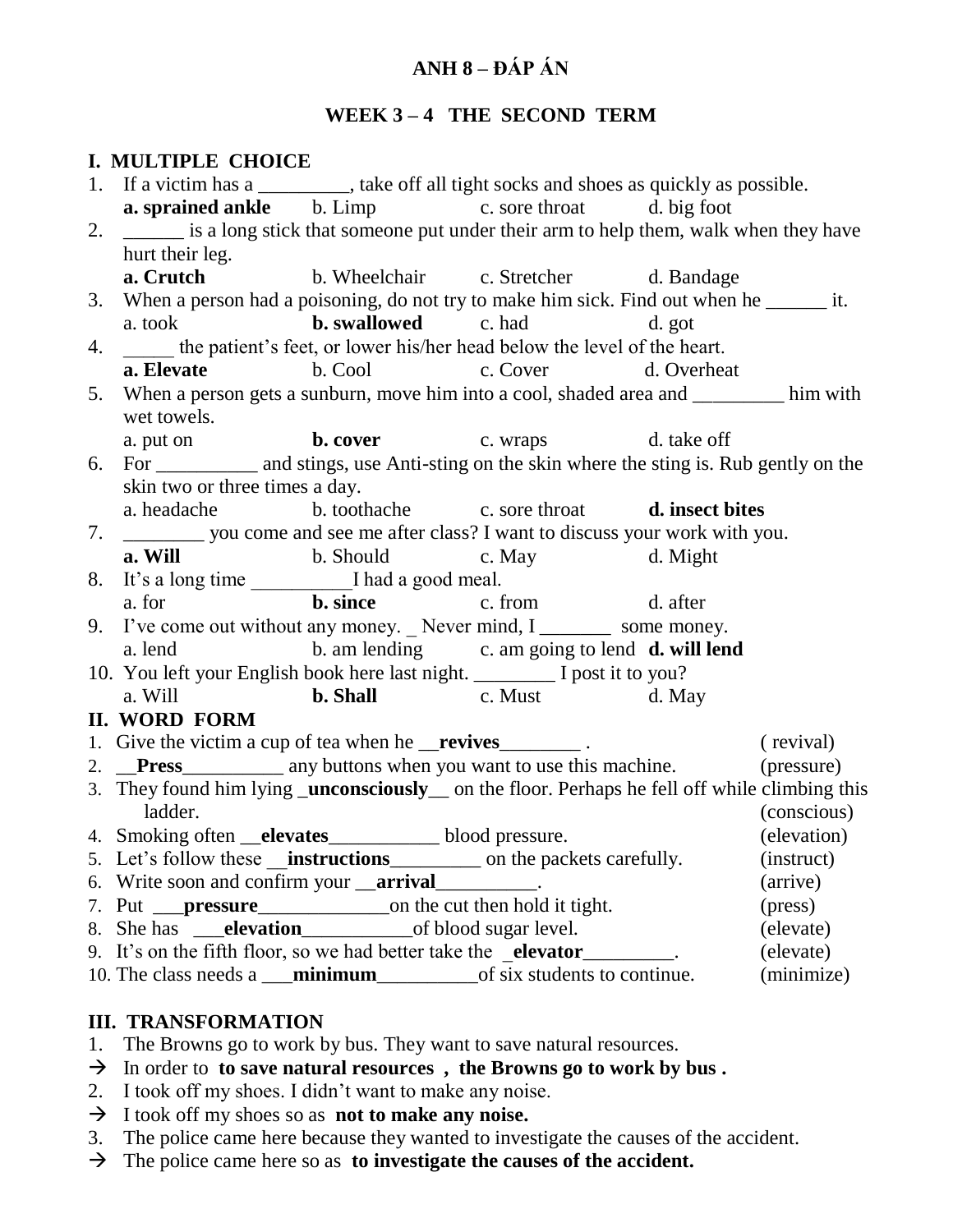- 4. Because my children don't want to be late for school, they get up early. (in order not to)
- My children **get up early in order not to be late for school .**
- 5. She wants you to help her clean the windows.
- $\rightarrow$  Can you **help her clean the windows**?
- 6. I learn English so that I can communicate with foreigners.
- I learn English so as **to communicate with foreigners**
- 7. I want you to give me a bandage.
- → Could **you give me a bandage.** ?
- 8. Do you want me to drive?
- Shall I **drive for you ?**
- 9. I want you to help me carry my bag?
- Can you **help me carry my bag?**
- 10. Turn down the TV, please.
- Will you **turn down the TV, please?**

# **ĐÁP ÁN BÀI TẬP TỪ 2/3 ĐẾN 15/3**

### **I. PRONUNCIATION**

| B. minimize      | C. emergency | D. handkerchief |  |
|------------------|--------------|-----------------|--|
| B. conscious     | C. sterile   | D. tissue       |  |
| <b>B.</b> asleep | C. promise   | D. bandage      |  |
| B. elevate       | C. treatment | D. victim       |  |
| B. hospital      | C. elevate   | D. emergency    |  |
|                  |              |                 |  |

# **II. MULTIPLE CHOICE**

| 1. I'm going to Nha Trang Monday Tom. Would you like to come? |               |               |              |  |  |
|---------------------------------------------------------------|---------------|---------------|--------------|--|--|
| a. in/ $by$                                                   | $b.$ on/ $by$ | c. on/with    | $d.$ in/with |  |  |
| 2. Don't make a sound or you<br>the baby.                     |               |               |              |  |  |
| a. wake                                                       | b. will wake  | c. are waking | d. must wake |  |  |
| 3. Can you tell me what time the doctor's                     |               | opens?        |              |  |  |
| a. office                                                     | b. surgery    | c. hospital   | d. ward      |  |  |

4. The doctor will \_\_\_\_\_\_\_\_\_\_ you, then give you some medicines and advice.

- a. look for **b. examine** c. take care d. check 5. No, it's for a  $\_\_\_\_\_\_$  cough. **a. bad** b. poor c. strong d. difficult
- 6. The teacher explained the lesson carefully \_\_\_\_\_\_ every student can understand it clearly. a. so that b. in order that c. so as to **d. both a and b**
- 7. There was an accident \_\_\_\_\_\_\_\_ the crossroads \_\_\_\_\_\_\_\_ midnight last night. a. at/ on b. on/ at **c. at/ at** d. in/ at
- 8. \_\_\_\_\_\_\_\_\_ not to make mistakes, type slowly and carefully. a. So as b. In order c. So that **d. both a and b**
- 9. **\_\_\_\_\_\_** last year we haven't been allowed to park here. a. For **b. Since** c. By d. From
- 10. The air in the city is not good for your health. It's a. expensive b. pure **c. polluted** d. fresh

## **III. WORD FORMS**

11. The heart pumps \_\_\_\_\_\_**blood**\_\_\_\_\_\_\_\_\_\_around the body. (bleed)